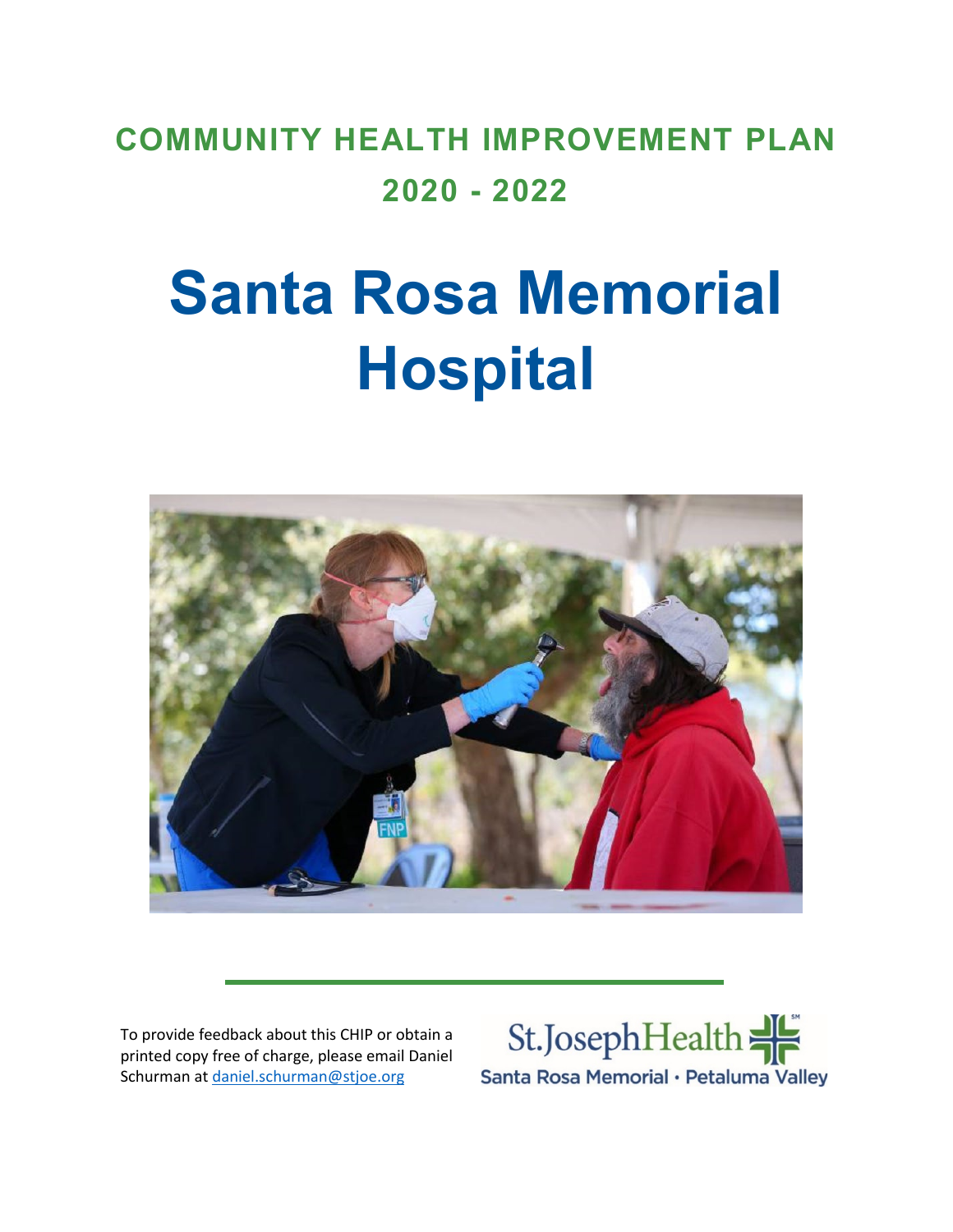# CONTENTS

| Addressing the Needs of the Community: 2020-2022 Key Community Benefit Initiatives and |
|----------------------------------------------------------------------------------------|
|                                                                                        |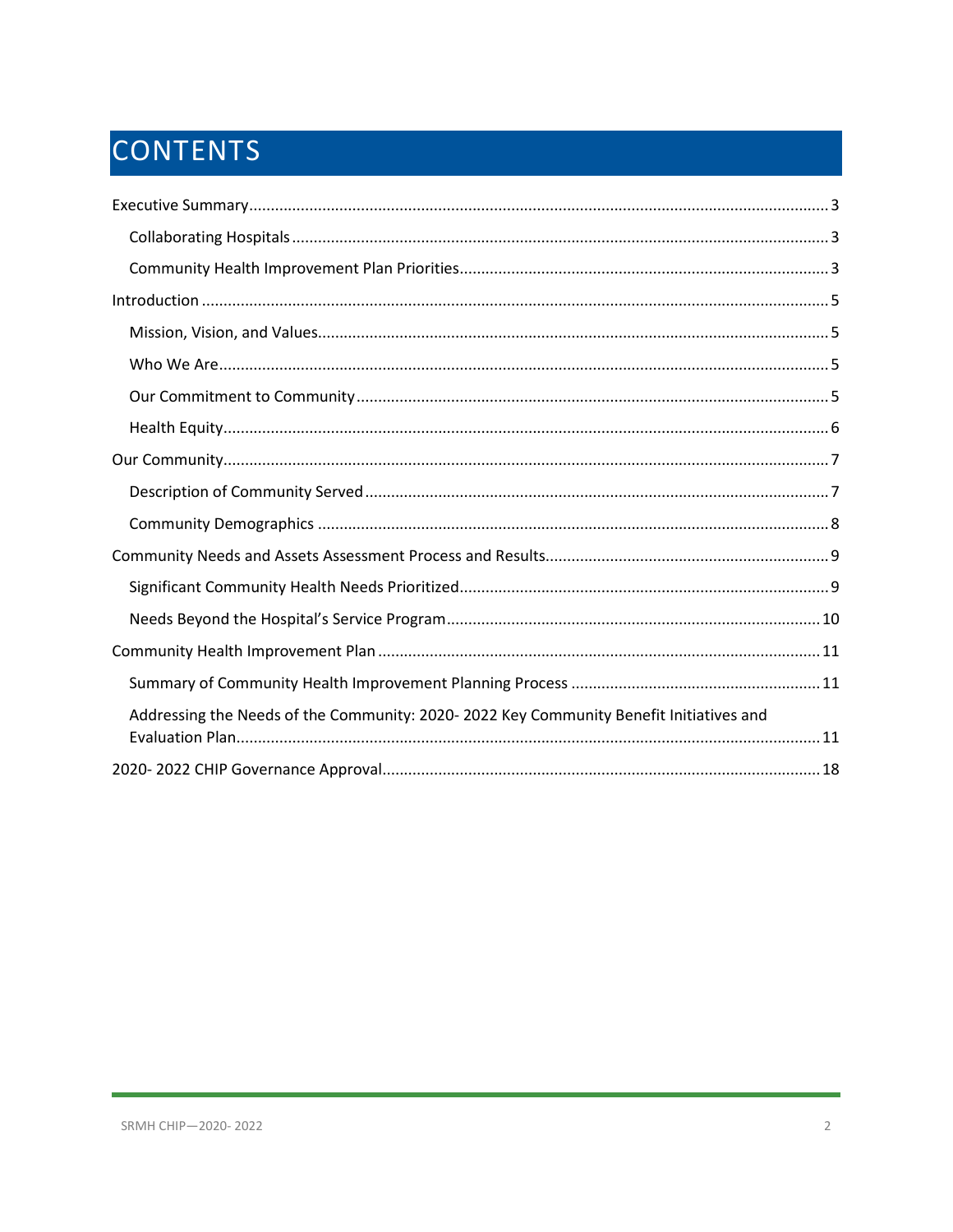# <span id="page-2-0"></span>EXECUTIVE SUMMARY

Santa Rosa Memorial Hospital (SRMH) and Petaluma Valley Hospital (PVH) are part of a countywide ministry, St. Joseph Health—Sonoma County (SJH—SC) that includes two hospitals, urgent care facilities, hospice, home health services, and other facilities for treating the healthcare needs of the community in Sonoma County. SRMH is an acute-care hospital with 338 licensed beds, founded in 1950 and located in Santa Rosa, California. The hospital's service area is the entirety of Sonoma County, including 495,319 people.

SJH—SC dedicates resources to improve the health and quality of life for the communities it serves, with special emphasis on the needs of the economically poor and vulnerable. During the most recent fiscal year, SRM and PVH provided \$63,346,330 in Community Benefitin response to unmet needs.

SRMH conducts a Community Health Needs Assessment (CHNA) in the communities it serves every three years to better understand the health-related needs and strengths. The results of the CHNA are used to guide and inform efforts to better address the needs of the community. Through a mixed-methods approach using quantitative and qualitative data, the CHNA process relied on several sources of information to identify community needs. The community information collected includes state and national public health data, qualitative data from interviews with stakeholders, and hospital utilization data.

# <span id="page-2-1"></span>Collaborating Hospitals

Santa Rosa Memorial Hospital and Petaluma Valley Hospital collaborated to complete the 2020-2022 Community Health Improvement Plan for their shared service area.

# <span id="page-2-2"></span>Community Health Improvement Plan Priorities

As a result of the findings of our [2019 Community Health Needs Assessment \(CHNA\)](https://www.providence.org/-/media/Project/psjh/providence/socal/Files/about/community-benefit/reports/2019chna-sonomacounty.pdf?la=en&hash=FF8B2A7021D9CDBC4EE6FF1446254E4B) and through a prioritization process aligned with our Mission, resources, and hospital strategic plan, SRMH will focus on the following areas for its 2020-2022 Community Benefit efforts:

#### PRIORITY 1: HOUSING INSTABILITY & HOMELESSNESS

The cost of living in Sonoma County outpaces the income for many people in the community, making it challenging for families to meet their basic needs. Those most impacted by housing stability and affordability are the Latino/a community due to income inequities; youth experiencing homelessness, especially those identifying as LGBTQ+; and older adults whose fixed income limits their ability to afford local housing prices.

#### PRIORITY 2: MENTAL HEALTH & SUBSTANCE USE SERVICES

Accessing quality mental health and substance use services can be a challenge for many. Trauma from the recent fires, COVID-19, and the current political climate contribute to the community mental health needs. There is a need for more mental health and substance use disorder treatment services, as well as more case management services and bilingual and bicultural mental health providers.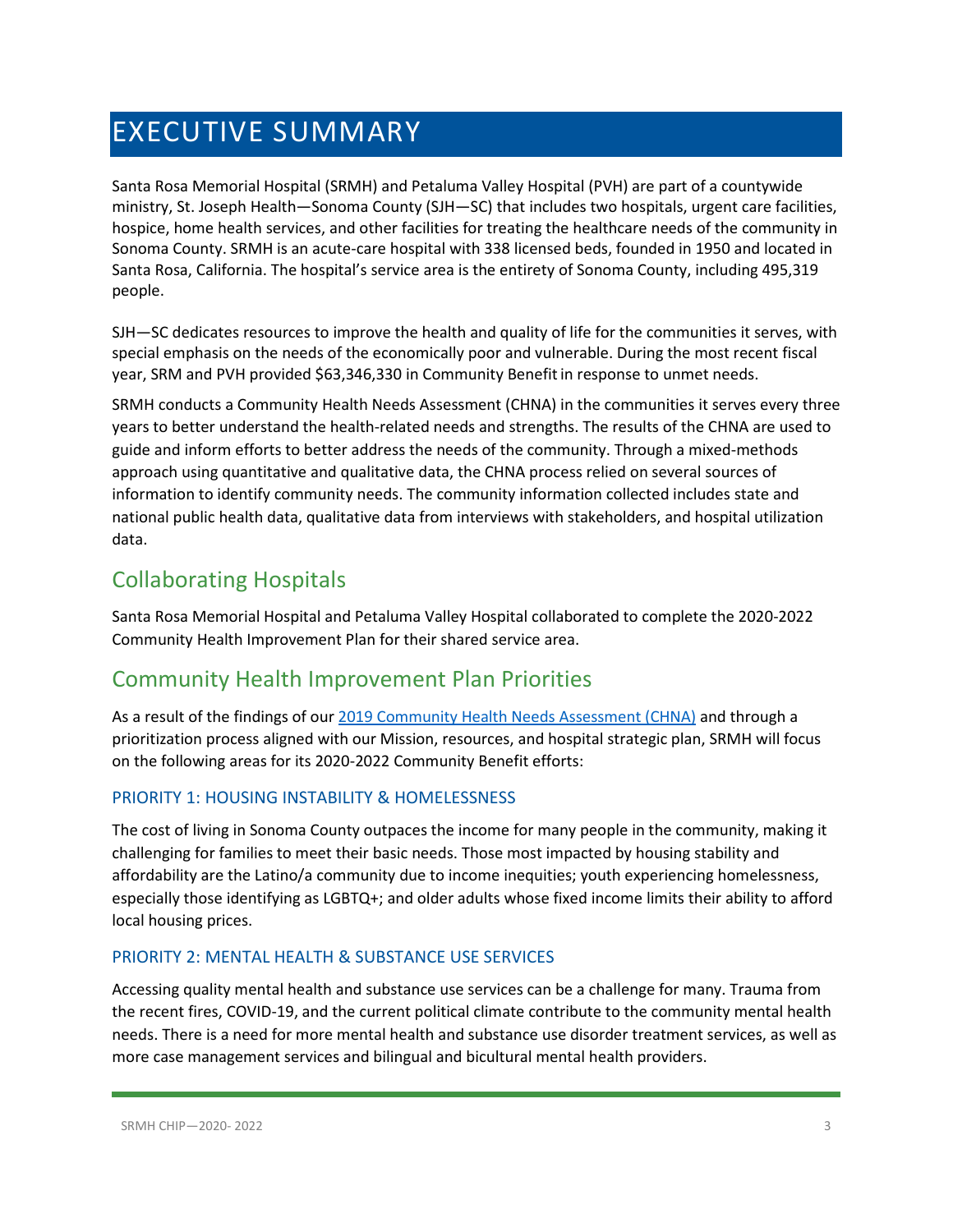#### PRIORITY 3: HEALTH EQUITY: RACISM AND DISCRIMINATION

Racism and discrimination affect Black, Brown, Indigenous, and People of Color (BBIPOC) from accessing education and job opportunities and affordable housing. Xenophobia and racism negatively affect the mental health and economic security of the Latino/a community in Sonoma County.

#### PRIORITY 4: ACCESS TO HEALTH CARE

Residents of Sonoma County experience barriers to accessing primary and specialty care. There is a need for more affordable health care, case management resources, and culturally responsive and linguistically appropriate health care services. Cost of care, transportation, language, and documentation status are barriers to people receiving the care they need.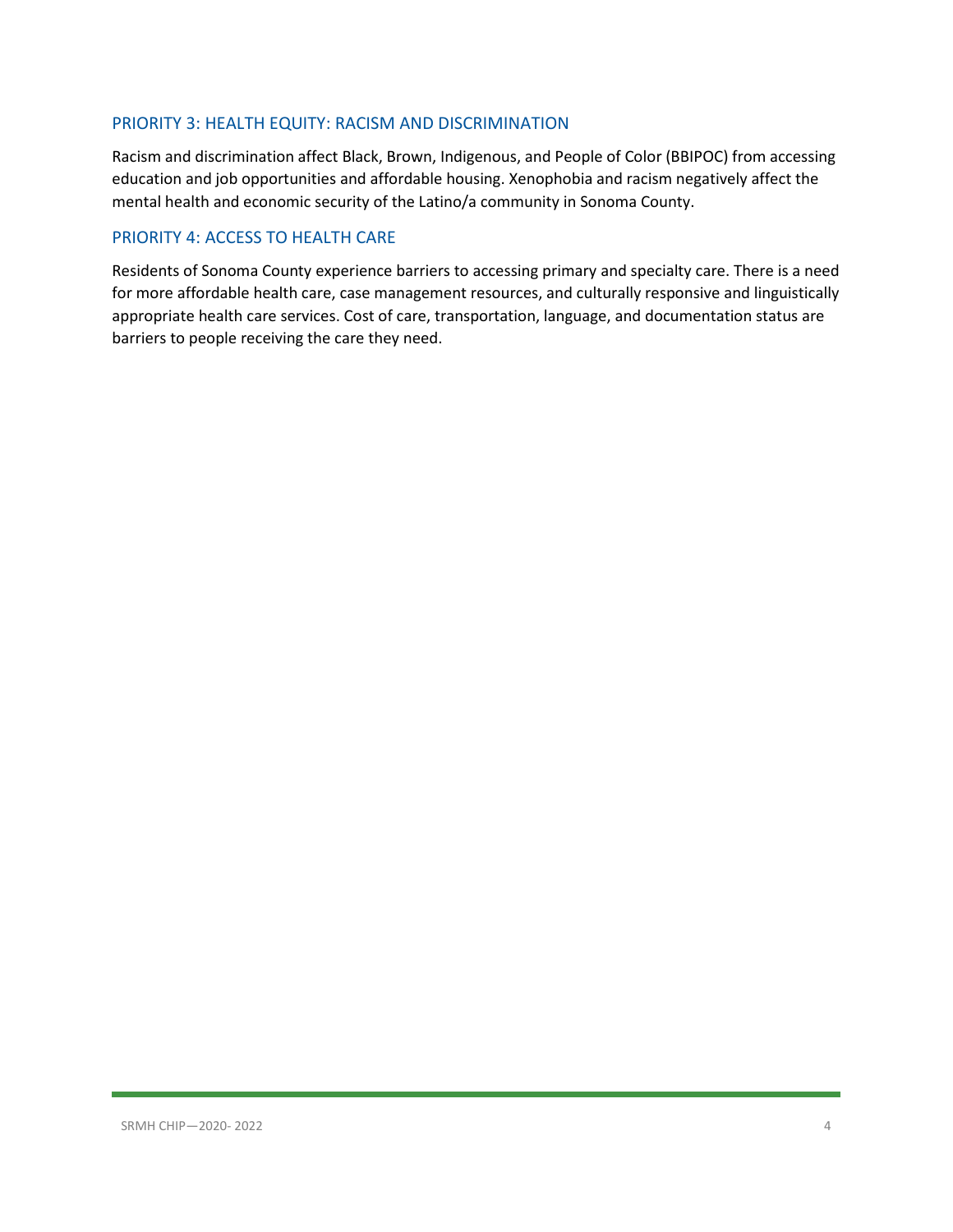# <span id="page-4-0"></span>INTRODUCTION

### <span id="page-4-1"></span>Mission, Vision, and Values

| Our Mission | As expressions of God's healing love, witnessed through the ministry of Jesus,<br>we are steadfast in serving all, especially those who are poor and vulnerable. |
|-------------|------------------------------------------------------------------------------------------------------------------------------------------------------------------|
|             | <i>Our Vision</i> Health for a Better World.                                                                                                                     |
| Our Values  | Compassion $-$ Dignity $-$ Justice $-$ Excellence $-$ Integrity                                                                                                  |

### <span id="page-4-2"></span>Who We Are

Part of a larger healthcare system known as Providence St. Joseph Health (PSJH), Santa Rosa Memorial Hospital (SRMH) and Petaluma Valley Hospital (PVH) are part of a countywide ministry, St. Joseph Health—Sonoma County (SJH—SC) that includes two hospitals, urgent care facilities, hospice, home health services, and other facilities for treating the healthcare needs of the community in Sonoma County.

SRMH is an acute-care hospital founded in 1950 and located in Santa Rosa, CA. The hospital has 338 licensed beds, and a campus that is approximately 5 acres in size with additional off-site facilities throughout Sonoma County. SRMH has a staff of more than 2,000 caregivers (employees) and professional relationships with more than 430 local physicians. As the designated Level II Regional Trauma Center for Sonoma, Mendocino, Napa and Lake counties, Santa Rosa Memorial Hospital provides a wide range of specialty services including critical care, cardiovascular care, stroke care, women's and children's services, cancer care, and orthopedics. The hospital is home to the Norma & Evert Person Heart & Vascular Institute and the UCSF Neonatal Intensive Care Nursery.

In addition, both SRMH and PVH offer a variety of community-based programs such as a free mobile health clinic, a mobile dental clinic, a fixed-site dental clinic, health promotions, school-based behavioral health, and the CARE Network. These programs and services offered to the community are designed to meet the needs of underserved populations and focus on health equity, primary prevention, health promotion and community building.

# <span id="page-4-3"></span>Our Commitment to Community

SJH—SC dedicates resources to improve the health and quality of life for the communities it serves, with special emphasis on the needs of the economically poor and vulnerable. During the most recent fiscal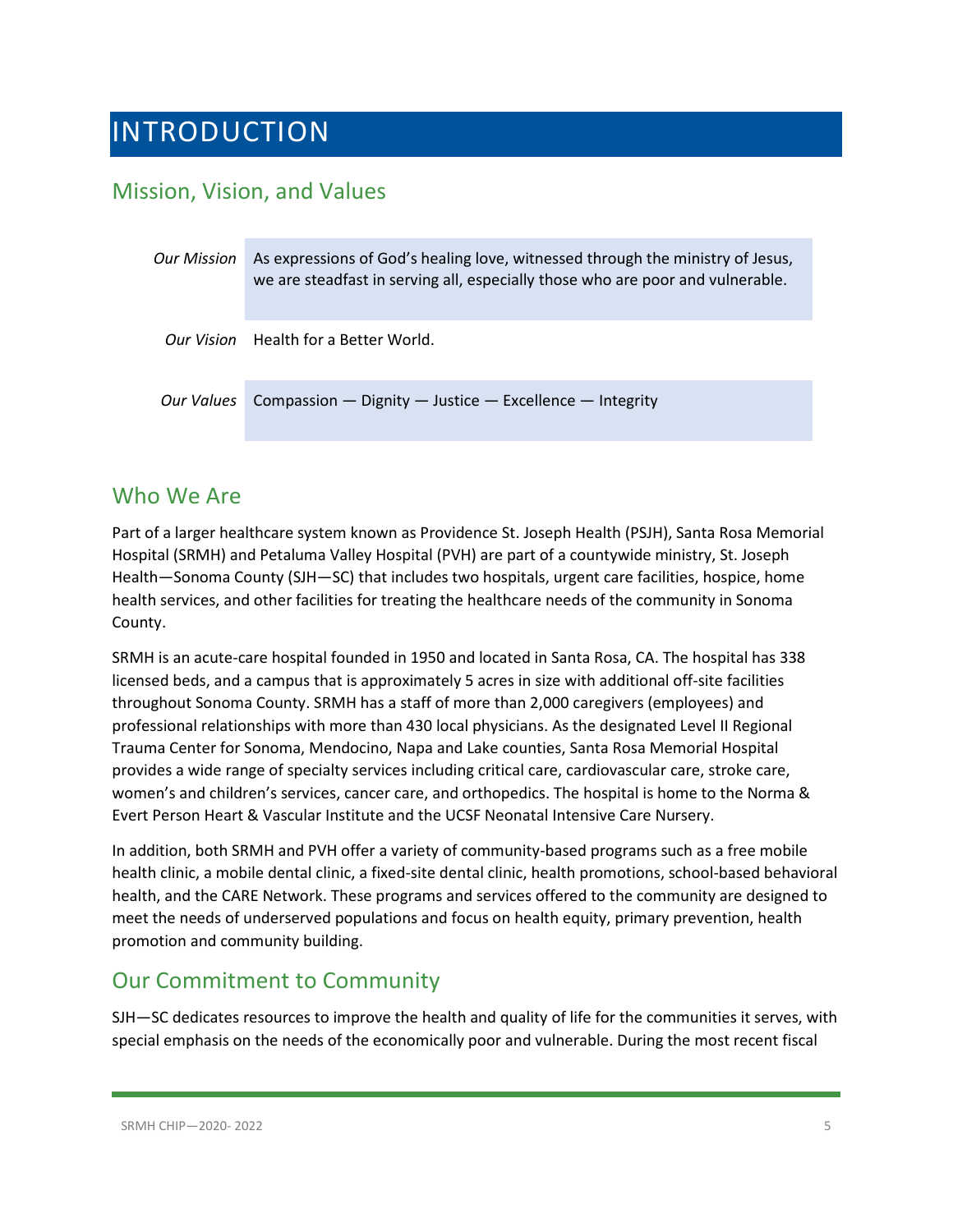year, SRM and PVH provided \$63,346,330 in Community Benefit<sup>[1](#page-5-1)</sup> in response to unmet needs. Our service area also includes St. Joseph Health Medical Group, St. Joseph Health Home and Community Care, and multiple urgent care facilities

SRMH and PVH further demonstrate organizational commitment to the CHNA through the allocation of staff time, financial resources, and participation and collaboration to address community identified needs. The Sonoma County Community Health Investment Manager, Dan Schurman, is responsible for ensuring compliance with Federal 501r requirements as well as providing the opportunity for community leaders and internal hospital leadership, physicians, and others to work together in planning and implementing the resulting Community Health Improvement Plan (CHIP).

# <span id="page-5-0"></span>Health Equity

At Providence St. Joseph Health, we acknowledge that all people do not have equal opportunities and access to living their fullest, healthiest lives due to systems of oppression and inequities. We are committed to ensuring health equity for all by addressing the underlying causes of racial and economic inequities and health disparities. Our Vision is "Health for a Better World," and to achieve that we believe we must address not only the clinical care factors that determine a person's length and quality of life, but also the social and economic factors, the physical environment, and the health behaviors that all play an active role in determining health outcomes.

To ensure that equity is foundational to our CHIP, we have developed an equity framework that outlines the best practices that each of our hospital will implement when completing a CHIP. These practices include, but are not limited to the following:



<span id="page-5-1"></span> $1$  A community benefit is an initiative, program or activity that provides treatment or promotes health and healing as a response to identified community needs and meets at least one of the following community benefit objectives: a. Improves access to health services; b. Enhances public health; c. Advances increased general knowledge; and/or d. Relieves government burden to improve health. Note: Community benefit includes both services to the economically poor and broader community. To be reported as a community benefit initiative or program, community need must be demonstrated. Community need can be demonstrated through the following: 1) community health needs assessment developed by the ministry or in partnership with other community organizations; 2) documentation that demonstrates community need and/or a request from a public agency or community group was the basis for initiating or continuing the activity or program; 3) or the involvement of unrelated, collaborative tax-exempt or government organizations as partners in the community benefit initiative or program.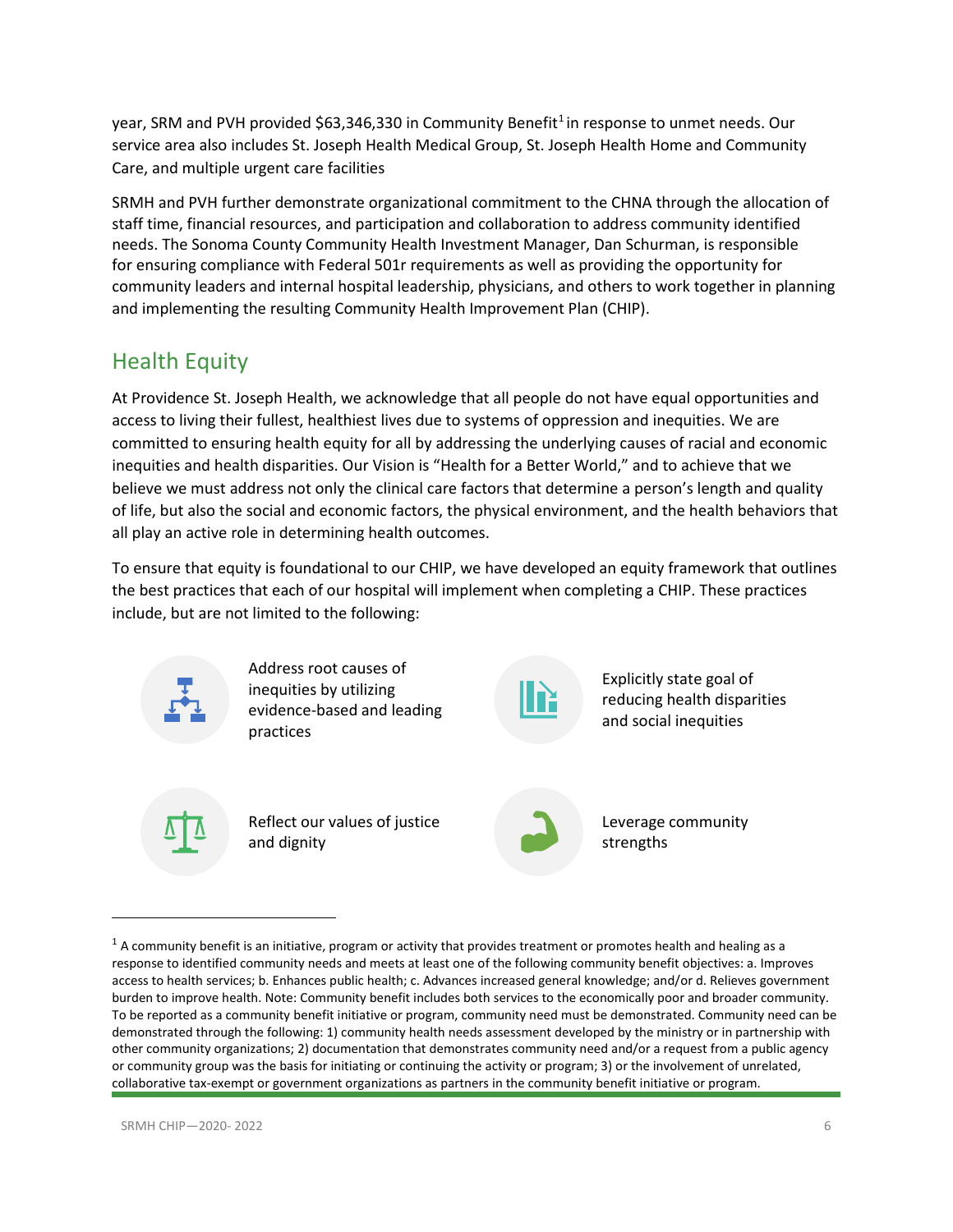# <span id="page-6-0"></span>OUR COMMUNITY

# <span id="page-6-1"></span>Description of Community Served

SRMH and PVH provide Sonoma County communities with access to advanced care and advanced caring. The hospitals' service area is Sonoma County and includes a population of approximately 495,000 people.



*Figure 1. Santa Rosa Memorial Hospital and Petaluma Valley Hospital Service Area*

The high need area includes census tracts identified based upon lower life expectancy at birth, lower high school graduation rates, and more households at or below 200% FPL compared to county averages. For reference, in 2019, 200% FPL represents an annual household income of \$51,500 or less for family of 4. These households are more likely to regularly make spending tradeoffs regarding utilities, rent, groceries, medicine, and other basic expenses.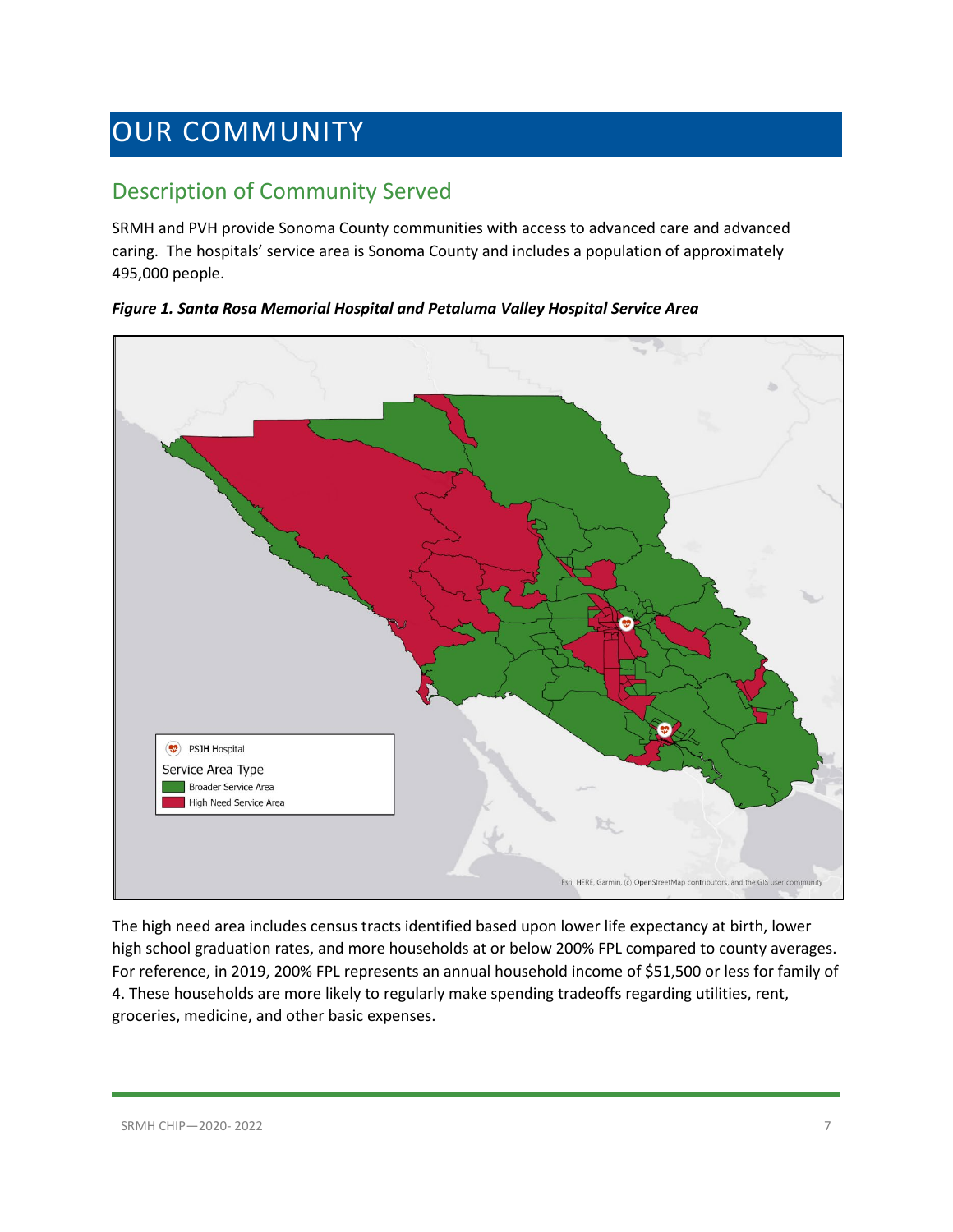# <span id="page-7-0"></span>Community Demographics

#### POPULATION AND AGE DEMOGRAPHICS

For the most part, the age distribution is roughly proportional across Sonoma County geographies, with those between 18 and 34 years slightly more likely to live in a high need area, likely young families and those in and around college towns. Those ages 65 to 84 are less likely to live in a high need area, perhaps due in part to secondary and/or vacation homes.

The male-to-female ratio is approximately equal across geographies.

In Sonoma County, approximately 6% of the population are veterans, roughly in line with the 5% in the state of California.

#### POPULATION BY RACE AND ETHNICITY

The "other race" population is over-represented in the high need census tracts compared to the county population, whereas those who identify as white are less likely to live in high need communities. Individuals who identify as Hispanic are also over-represented in high need communities, representing nearly 38% of the population in those areas, compared to just under 20% in the broader service area.

#### INCOME INDICATORS

| Table 1. Income Indicators for Sonoma County Service Area |
|-----------------------------------------------------------|
|-----------------------------------------------------------|

| <b>Indicator</b>                                                                                                                                                     | <b>Sonoma County</b> | <b>Broader Service</b><br>Area | <b>High Need Service</b><br>Area |
|----------------------------------------------------------------------------------------------------------------------------------------------------------------------|----------------------|--------------------------------|----------------------------------|
| <b>Median Income</b><br>Data Source: American Community Survey<br>Year: 2019                                                                                         | \$81,477             | \$93,090                       | \$67,310                         |
| <b>Percent of Renter Households with</b><br><b>Severe Housing Cost Burden</b><br>Data Source: American Community Survey<br>Year: Estimates based on 2013 - 2017 data | 26.9%                | 25.3%                          | 28.3%                            |

The median income in the high need service area is about \$14,000 lower than Sonoma County. There is about a \$26,000 difference in median income between the broader service area and the high need service area.

Severe housing cost burden is defined as households that are spending 50% or more of their income on housing costs. On average about 27% of households in Sonoma County are severely housing cost burdened. In the high need service area, 28% of renter households are severely housing cost burdened. Within Sonoma County there are census tracts in which over 40% of households are experiencing severe housing cost burden.

**Full demographic and socioeconomic information for the service area can be found in the [2019 CHNA](https://www.providence.org/-/media/Project/psjh/providence/socal/Files/about/community-benefit/reports/2019chna-sonomacounty.pdf?la=en&hash=FF8B2A7021D9CDBC4EE6FF1446254E4B)  [for Santa Rosa Memorial Hospital.](https://www.providence.org/-/media/Project/psjh/providence/socal/Files/about/community-benefit/reports/2019chna-sonomacounty.pdf?la=en&hash=FF8B2A7021D9CDBC4EE6FF1446254E4B)**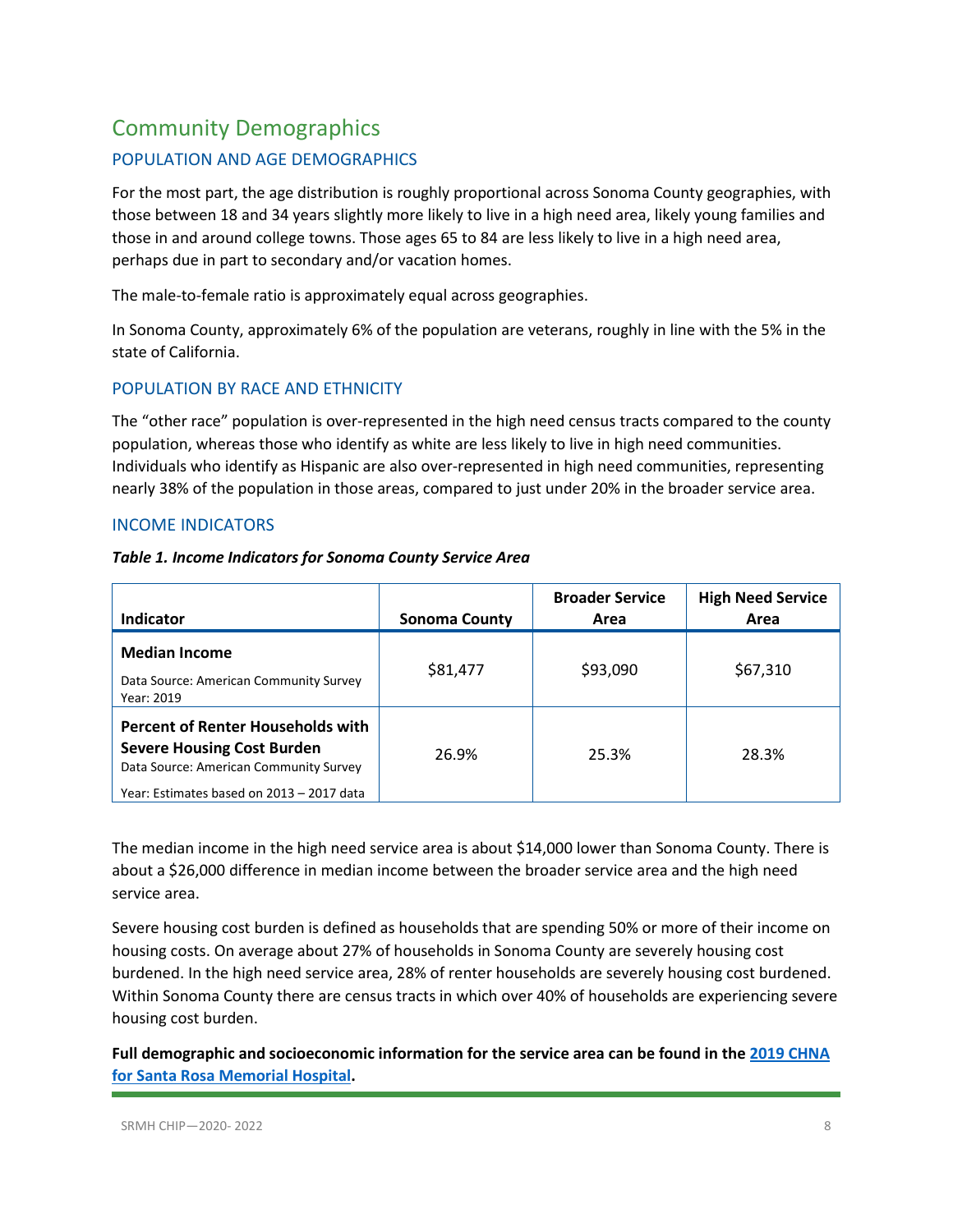# <span id="page-8-0"></span>COMMUNITY NEEDS AND ASSETS ASSESSMENT PROCESS AND RESULTS

# <span id="page-8-1"></span>Significant Community Health Needs Prioritized

The list below summarizes the rank ordered significant health needs identified through the 2019 Community Health Needs Assessment process:

#### PRIORITY 1: HOUSING INSTABILITY & HOMELESSNESS

The cost of living in Sonoma County outpaces the income for many people in the community, making it challenging for families to meet their basic needs. Housing is foundational to one's health: people who are stably housed are better able to care for their physical and mental health. Those most impacted by housing stability and affordability are the Latino/a community due to income inequities; youth experiencing homelessness, especially those identifying as LGBTQ+; and older adults whose fixed income limits their ability to afford local housing prices. There is also need for supportive housing, using a Housing First approach, for people with mental health challenges, substance use disorders, and other special needs. There are especially few resources for mixed status families.

#### PRIORITY 2: MENTAL HEALTH & SUBSTANCE USE SERVICES

Accessing quality mental health and substance use services can be a challenge for many. Trauma from the recent fires, COVID-19, and the current political climate contribute to the community mental health needs. There is a particular need for mild to moderate mental health services, perinatal mental health services, more wraparound case management for families to address mental health, and more substance use disorder treatment services. There is further need for more bilingual and bicultural mental health professionals to serve the Latino/a community, including mixed status families. Schoolage children and older adults are two additional groups with unmet mental health needs. Major barriers to accessing mental health services include insurance coverage limitations, cost of care, and shortage of providers resulting in long wait times for appointments.

#### PRIORITY 3: HEALTH EQUITY: RACISM AND DISCRIMINATION

Stakeholders described being at an "inflection point" in acknowledging and addressing racism in the community, with more people talking about the issue. They shared racism keeps people in poverty by limiting education and job opportunities, leading to more Black, Brown, Indigenous, and People of Color (BBIPOC) working in lower-wage jobs, with particular emphasis on the Latino/a community in Sonoma County. Housing discrimination prevents the Latino/a community from accessing good-quality, affordable housing. Racism contributes to inequities in the ways different schools are funded, contributing to the opportunity gap. Stakeholders shared particular concern for the ways in which xenophobia and racist policies negatively affect the mental health and economic security of the Latino/a community.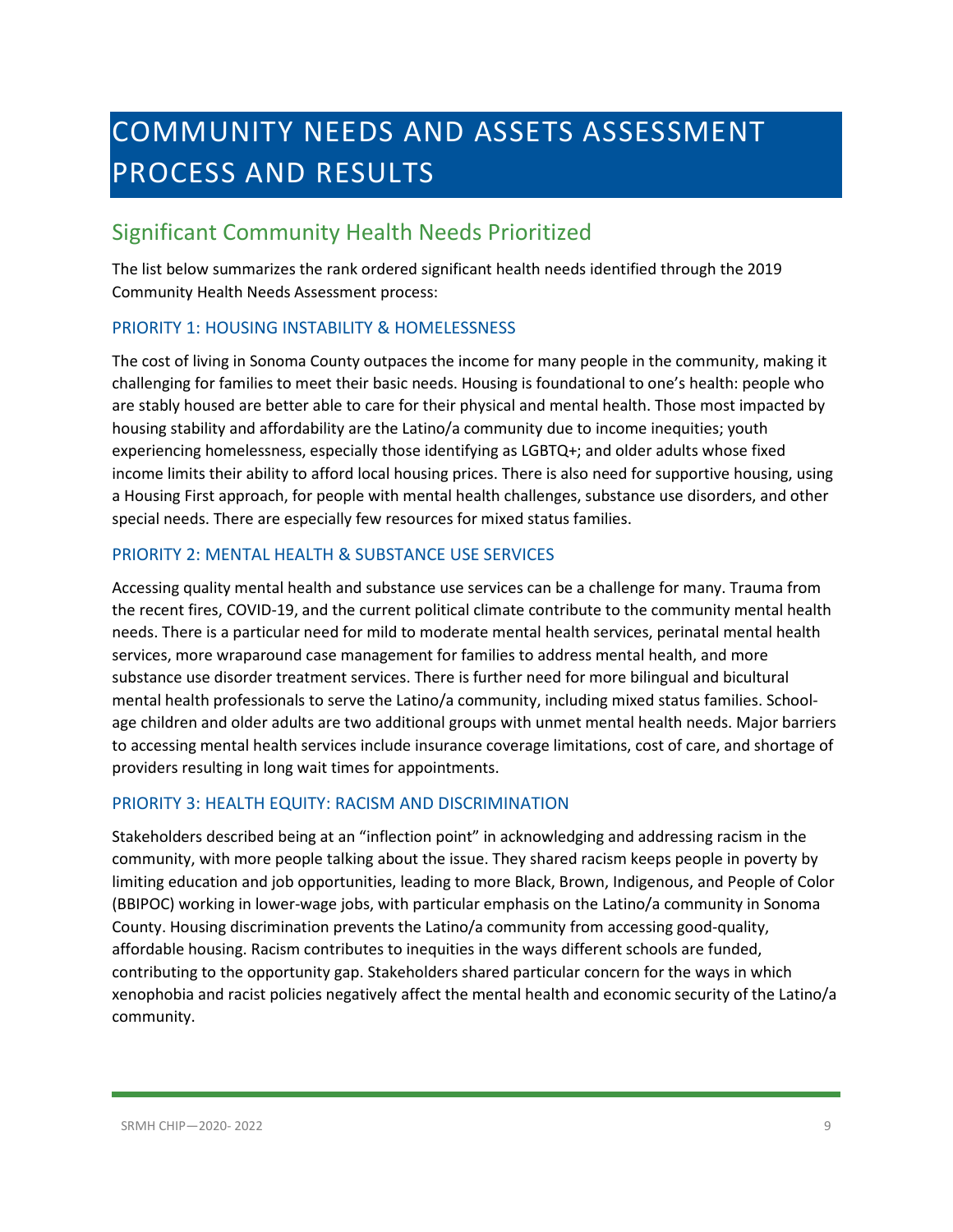#### PRIORITY 4: ACCESS TO HEALTH CARE

Stakeholders discussed the need for more affordable health care, as well as challenges accessing primary and specialty care. They noted a particular need for more case management and navigation resources, especially for Spanish-speaking patients and new parents. Transportation to care is a consistent barrier for many, but especially older adults. Fears of immigration enforcement and changes in public charge rules may prevent mixed status households from applying for Medi-Cal. A lack of culturally responsive and linguistically appropriate health care services and documentation status may prevent the Latino/a community from receiving the care they need.

### <span id="page-9-0"></span>Needs Beyond the Hospital's Service Program

No single hospital facility can fully address all the health needs present in its community. While Santa Rosa Memorial will employ strategies to address each of the four significant health needs that were prioritized during the CHNA process, partnerships with community organizations and government agencies are critical for achieving the established goals.

Santa Rosa Memorial Hospital will collaborate with Petaluma People Services Center, La Luz Center, West County Community Services, Community Action Partnership of Sonoma County, and a variety of local family resource centers that address the community needs to coordinate care and referrals to address unmet needs.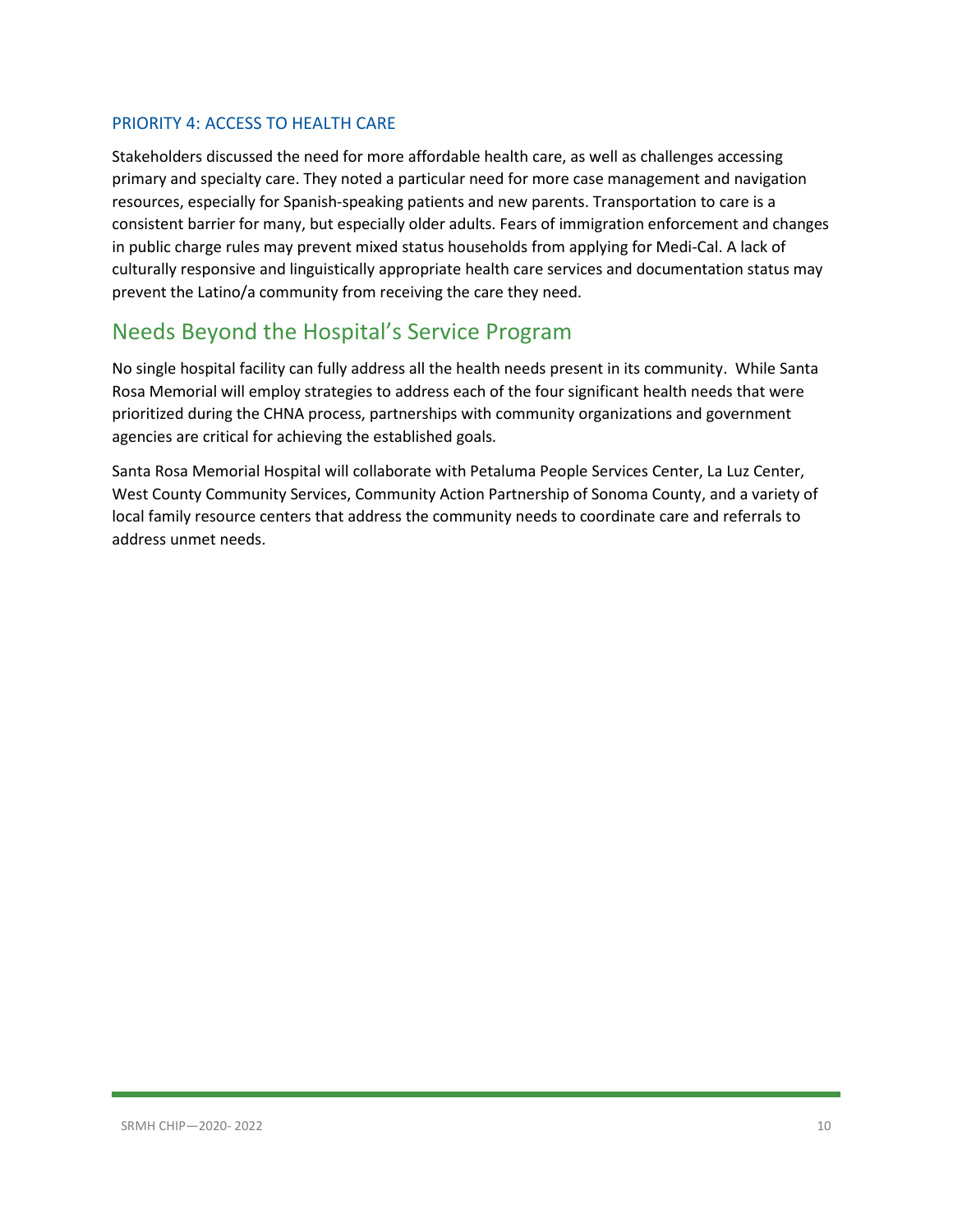# <span id="page-10-0"></span>COMMUNITY HEALTH IMPROVEMENT PLAN

### <span id="page-10-1"></span>Summary of Community Health Improvement Planning Process

The Regional Director, Program Coordinator and local Program Manager developed strategies based on insight from stakeholder interviews and caregiver listening sessions, and input and feedback were provided by the Community Benefit Committee. While the strategies were developed to address specific local needs, the strategies were also designed with the intention of leveraging local strengths to scale efforts across the Northern California region.

The 2020-2022 Community Health Improvement Plan (CHIP) process was disrupted by the SARS-CoV-2 virus and COVID-19, which has impacted all our communities. While we have focused on crisis response, it has required a significant re-direction of resources and reduced community engagement in the CHIP process.

This CHIP is currently designed to address the needs identified and prioritized through the 2019 CHNA, though COVID-19 will have substantial impacts on our community needs. These impacts are likely to exacerbate some of the needs identified, and cause others to rise in level of priority. While this is a dynamic situation, we recognize the greatest needs of our community will change in the coming months, and it is important that we adapt our efforts to respond accordingly. This CHIP will be updated in 2021 to better document the impact of and our response to COVID-19 in our community. We are committed to supporting, strengthening, and serving our community in ways that align with our Mission, engage our expertise, and leverage our Community Benefit dollars in the most impactful ways.

SRMH anticipates that implementation strategies may change and therefore, a flexible approach is best suited for the development of its response to the CHNA. For example, certain community health needs may become more pronounced and require changes to the initiatives identified by SRMH in the enclosed CHIP.

# <span id="page-10-2"></span>Addressing the Needs of the Community: 2020- 2022 Key Community Benefit Initiatives and Evaluation Plan

#### PRIORITY #1: HOUSING INSTABILITY & HOMELESSNESS

#### *Community Need Addressed*

The cost of living in Sonoma County outpaces the income. More affordable housing and more supportive housing is needed; especially for the Latino/a and the LGBTQ populations, older adults, individuals living on fixed incomes, and undocumented individuals.

#### *Goal (Anticipated Impact)*

Increased access to safe and affordable housing across Sonoma County.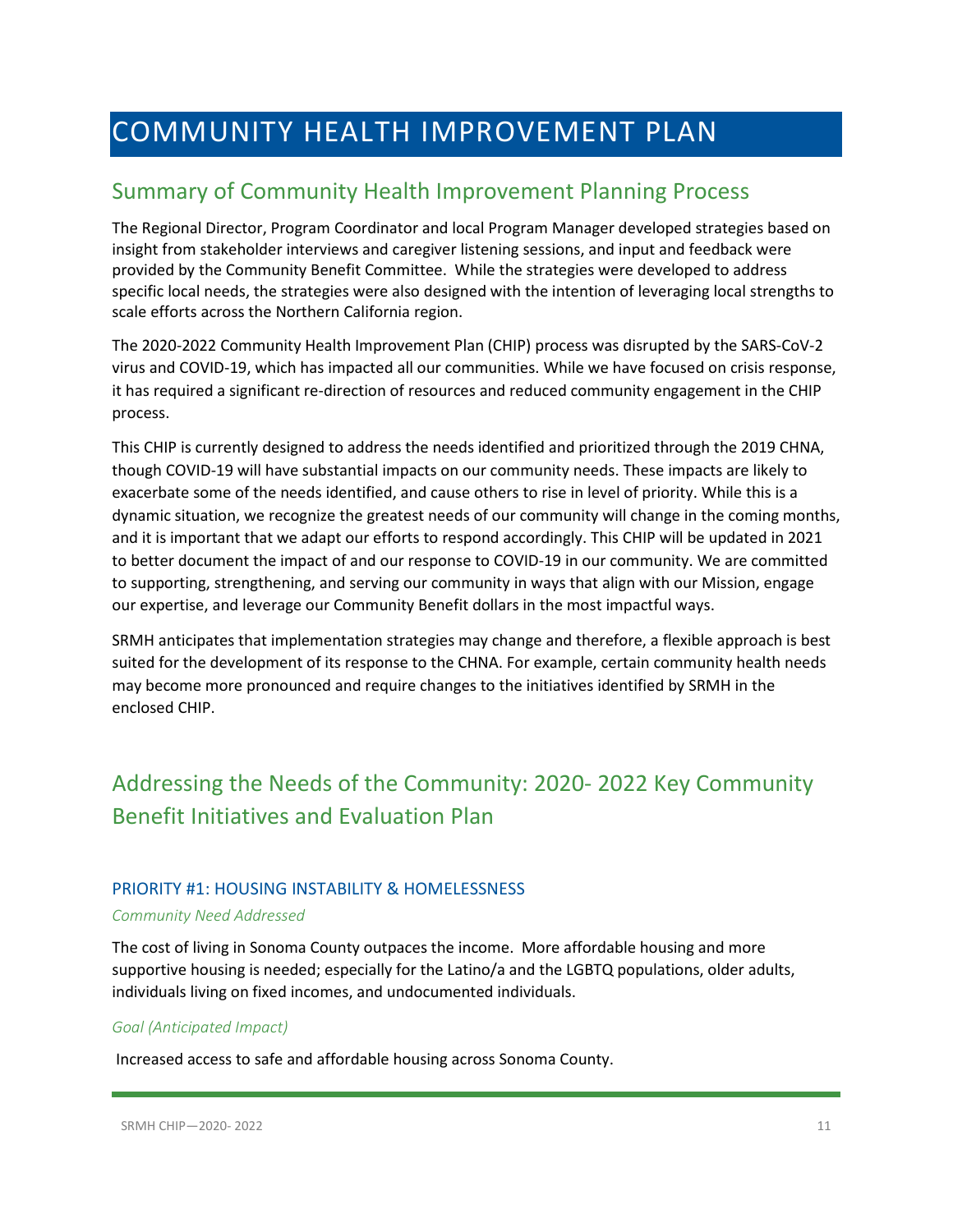#### *Table 2. Strategies for Addressing Housing Instability & Homelessness*

| <b>Strategy</b>                                                                             | <b>Target Population</b>    |
|---------------------------------------------------------------------------------------------|-----------------------------|
| 1. Leverage investments to increase safe and affordable housing                             | BBIPOC & those experiencing |
| stock.                                                                                      | health disparities          |
| 2. Leverage resources through partnerships to expand supportive                             | BBIPOC & those experiencing |
| services.                                                                                   | health disparities          |
| 3. Support policies that prevent homelessness and increase access<br>to affordable housing. | At-risk populations         |

#### *Planned Collaboration*

Santa Rosa Memorial Hospital values cross-sector collaboration and believes that nonprofit organizations and local government agencies must work together to solve community-level problems. We plan to collaborate with the following organizations to address this need:

- County of Sonoma, Community Development Commission
- Sonoma County Continuum of Care
- City of Santa Rosa
- Catholic Charities of the Dioceses of Santa Rosa
- St. Vincent de Paul Society of Sonoma
- Burbank Housing
- PEP Housing
- Committee on the Shelterless (COTS)
- Community Action Partnership of Sonoma County
- Petaluma People Services Center
- Legal Aid of Sonoma County
- North Bay Organizing Project
- Kaiser Permanente, North Bay
- Sutter Health, North Bay

#### *Resource Commitment*

Santa Rosa Memorial Hospital will commit staff time from its Community Health Investment department, provide grants to local partners, and help leverage resources from the Providence Population Health division.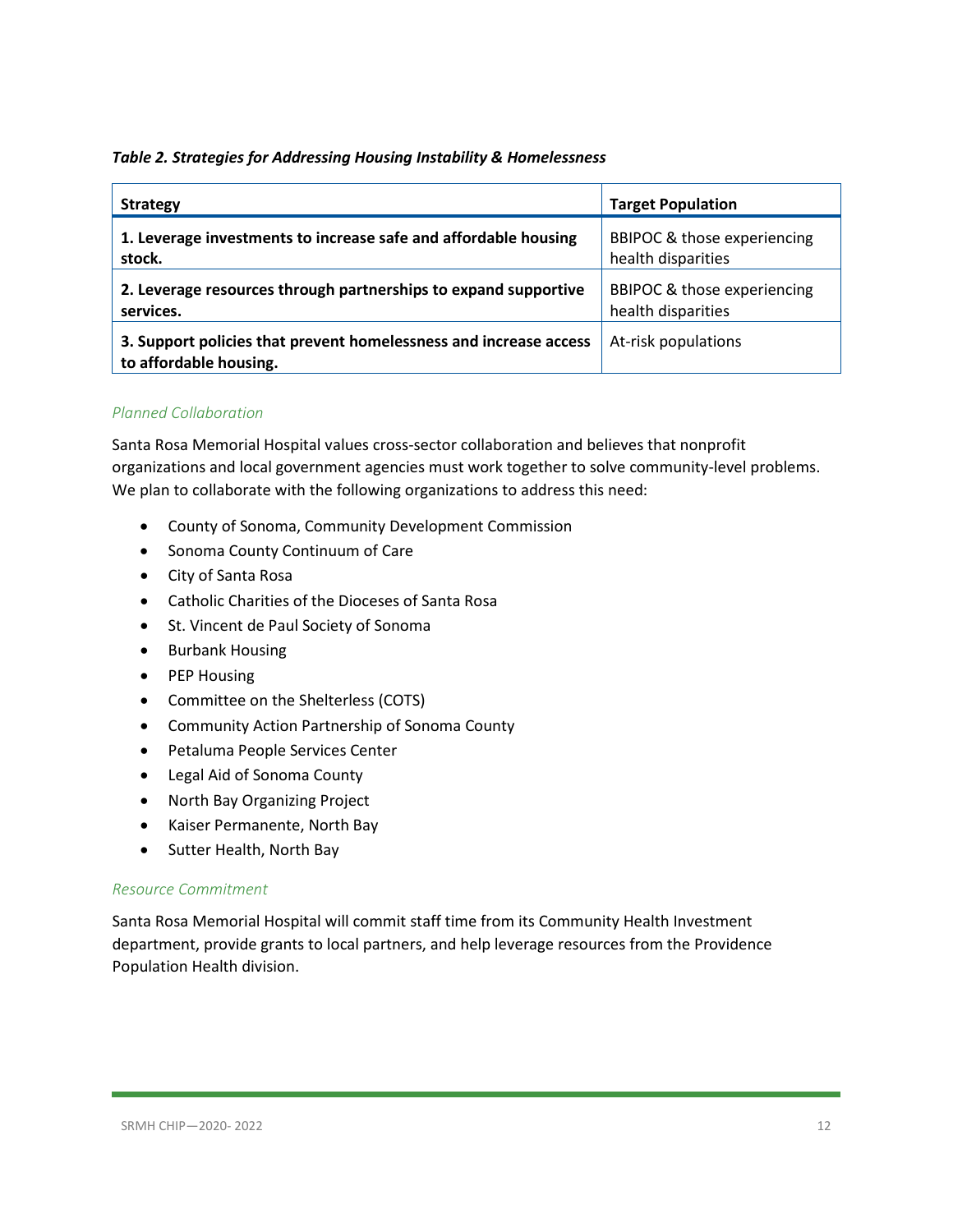#### PRIORITY #2: MENTAL HEALTH & SUBSTANCE USE SERVICES

#### *Community Need Addressed*

Accessing mental health or substance use services is a challenge for many in the community; this is especially true for school-age youth, Latino/a individuals and families, undocumented individuals, and older adults. There is a general need for more mild-to-moderate mental health services, perinatal services, wraparound case management, and bilingual/bicultural providers.

#### *Goal (Anticipated Impact)*

Increased access to mental health and substance use services.

#### *Table 3. Strategies for Addressing Mental Health & Substance Use Services*

| <b>Strategy</b>                                                                                                     | <b>Target Population</b> |
|---------------------------------------------------------------------------------------------------------------------|--------------------------|
| 1. Increase capacity to access mild-to-moderate mental health &<br>substance use services.                          | <b>Broader community</b> |
| 2. Increase capacity to provide bilingual/bicultural mental health &<br>substance use services.                     | Latino/a & undocumented  |
| 3. Advocate for increased access to mental health and substance<br>use care with focused community-based solutions. | <b>Broader community</b> |

#### *Planned Collaboration*

Santa Rosa Memorial Hospital values cross-sector collaboration and believes that nonprofit organizations and local government agencies must work together to solve community-level problems. We plan to collaborate with the following organizations to address this need:

- Redwood Community Health Coalition
- Santa Rosa Community Health
- West County Health Centers
- Petaluma Health Center
- Alliance Medical Center
- Petaluma Health Care District
- Health Care Foundation of Northern Sonoma County
- County of Sonoma, Department of Health Services
- Sonoma County Office of Education
- Buckelew Programs
- NAMI Sonoma
- Humanidad Therapy and Education Services
- Petaluma People Services Center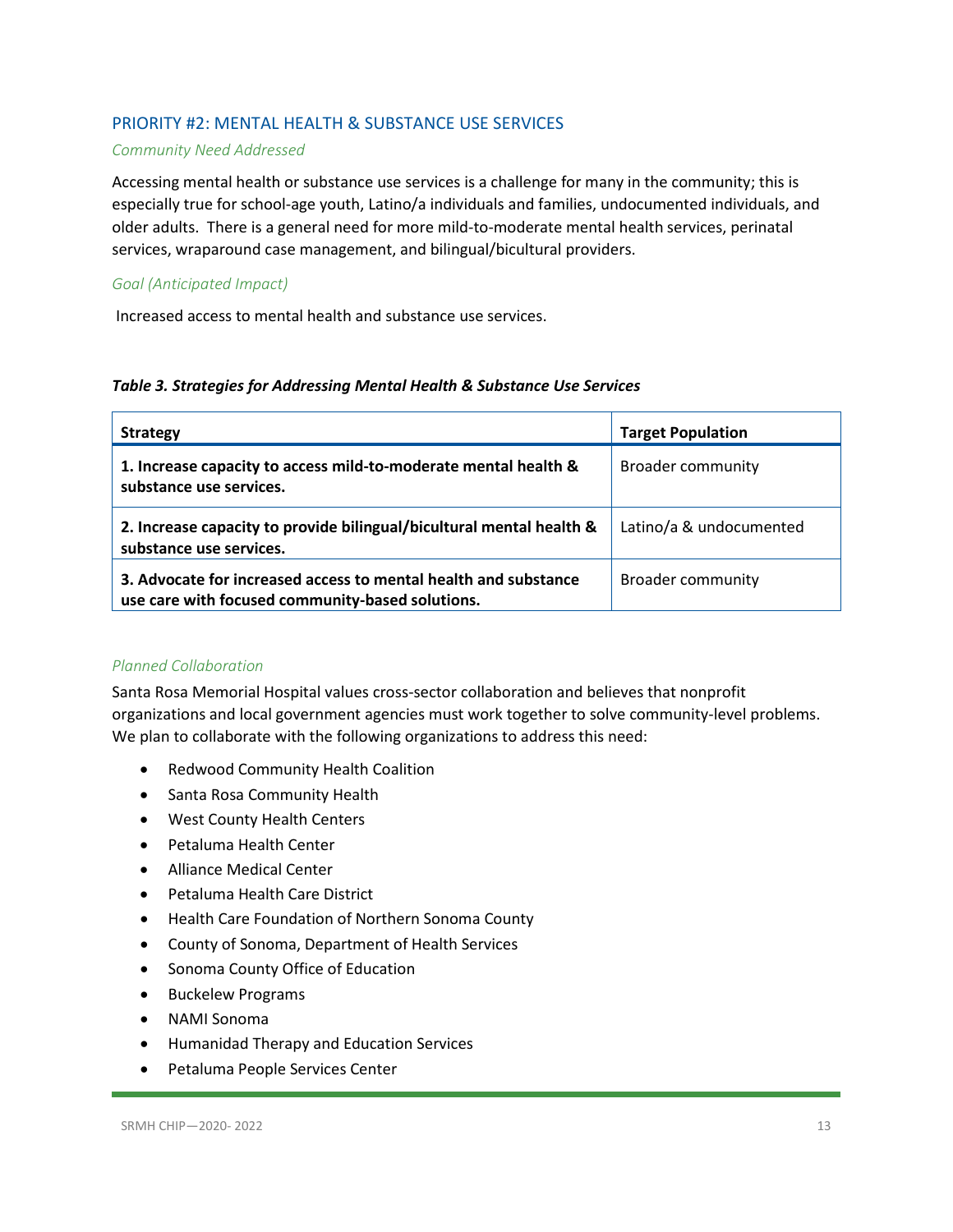- La Luz Center
- West County Community Services
- Social Advocates for Youth
- Mothers Care
- Hanna Institute
- First 5 Sonoma
- Kaiser Permanente, North Bay
- Sutter Health, North Bay

#### *Resource Commitment*

Santa Rosa Memorial Hospital will commit staff time from its Community Health Investment department, provide grants to local partners, and help leverage resources from the Providence Population Health division.

#### PRIORITY #3: HEALTH EQUITY: RACISM AND DISCRIMINATION

#### *Community Need Addressed*

The COVID-19 pandemic highlights racial inequities and disparities at a systemic level. Latino/a and all BBIPOC individuals and families are faced with less favorable housing, educational and employment opportunities.

#### *Goal (Anticipated Impact)*

Increased access to care for Latino/a populations.

#### *Table 4. Strategies for Addressing Health Equity*

| <b>Strategy</b>                                                                                     | <b>Target Population</b>          |
|-----------------------------------------------------------------------------------------------------|-----------------------------------|
| 1. Develop Health Equity Playbook by Q1 2021                                                        | Latino/a individuals and families |
| 2. Partner with FQHC/other for COVID-19 outreach, prevention,<br>testing, and mitigation of spread. | Latino/a individuals and families |
| 3. Advocate for policies that address social and economic<br>disparities.                           | <b>Broader community</b>          |

#### *Planned Collaboration*

Santa Rosa Memorial Hospital values cross-sector collaboration and believes that nonprofit organizations and local government agencies must work together to solve community-level problems. We plan to collaborate with the following organizations to address this need: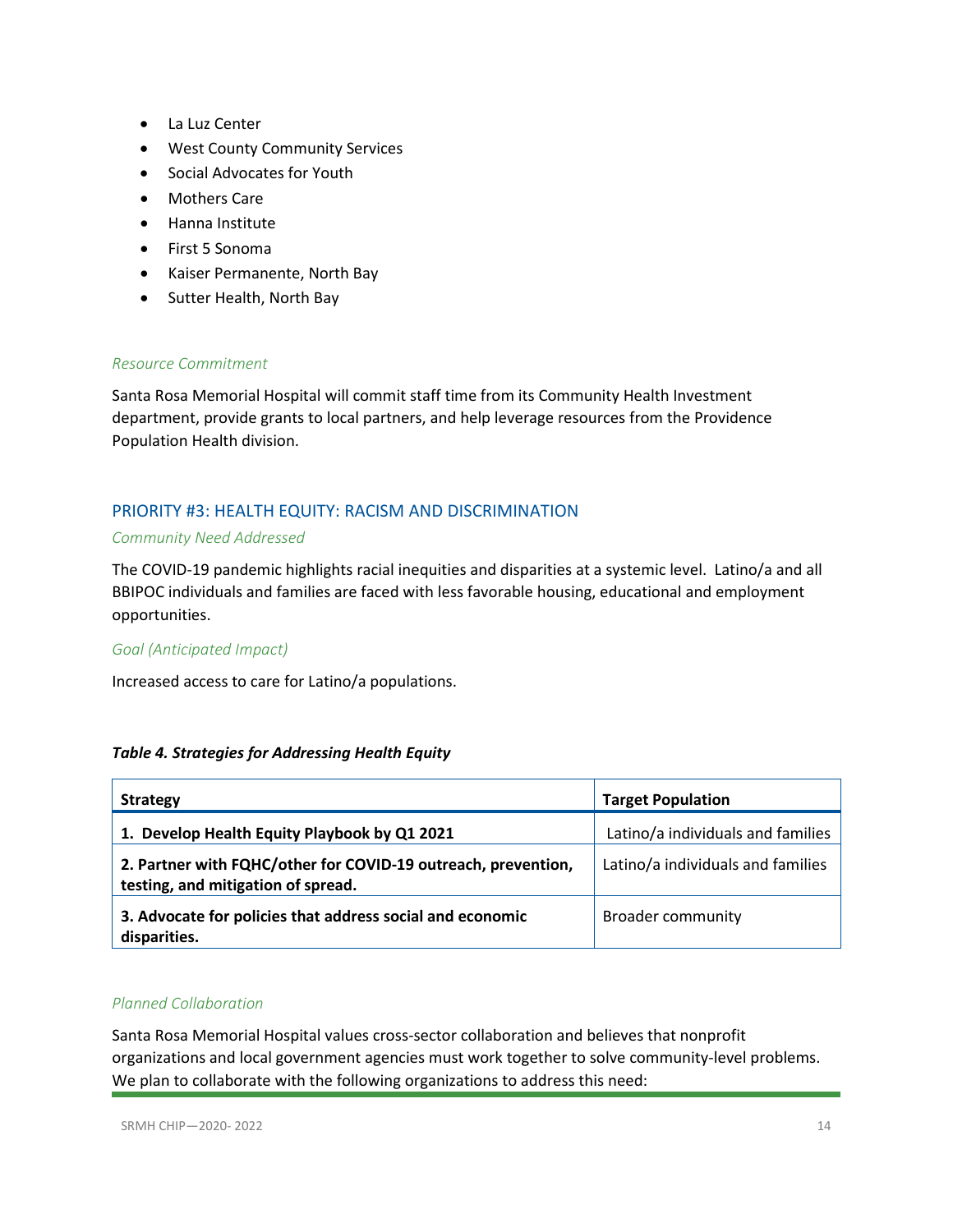- Sonoma Intersections Coalition
- Justicewise
- On The Move
- Buckelew Programs
- NAMI Sonoma
- Humanidad Therapy and Education Services
- Petaluma People Services Center
- La Luz Center
- West County Community Services
- Corazon Healdsburg
- Sonoma County Health Action
- Community Action Partnership of Sonoma County
- Legal Aid of Sonoma County
- North Bay Organizing Project
- Latinos Unidos del Condado de Sonoma
- La Cooperativa, Campesina
- California Human Development
- Petaluma Health Care District
- Health Care Foundation of Northern Sonoma County
- County of Sonoma, Department of Health Services
- Sonoma County Office of Education
- Kaiser Permanente, North Bay
- Sutter Health, North Bay
- First 5 Sonoma
- Community Foundation Sonoma County
- United Way of the Wine Country
- Los Cien
- Hanna Institute

#### *Resource Commitment*

Santa Rosa Memorial Hospital will commit staff time from its Community Health Investment department, provide grants to local partners, and help leverage resources from the Providence Health Equity Initiative.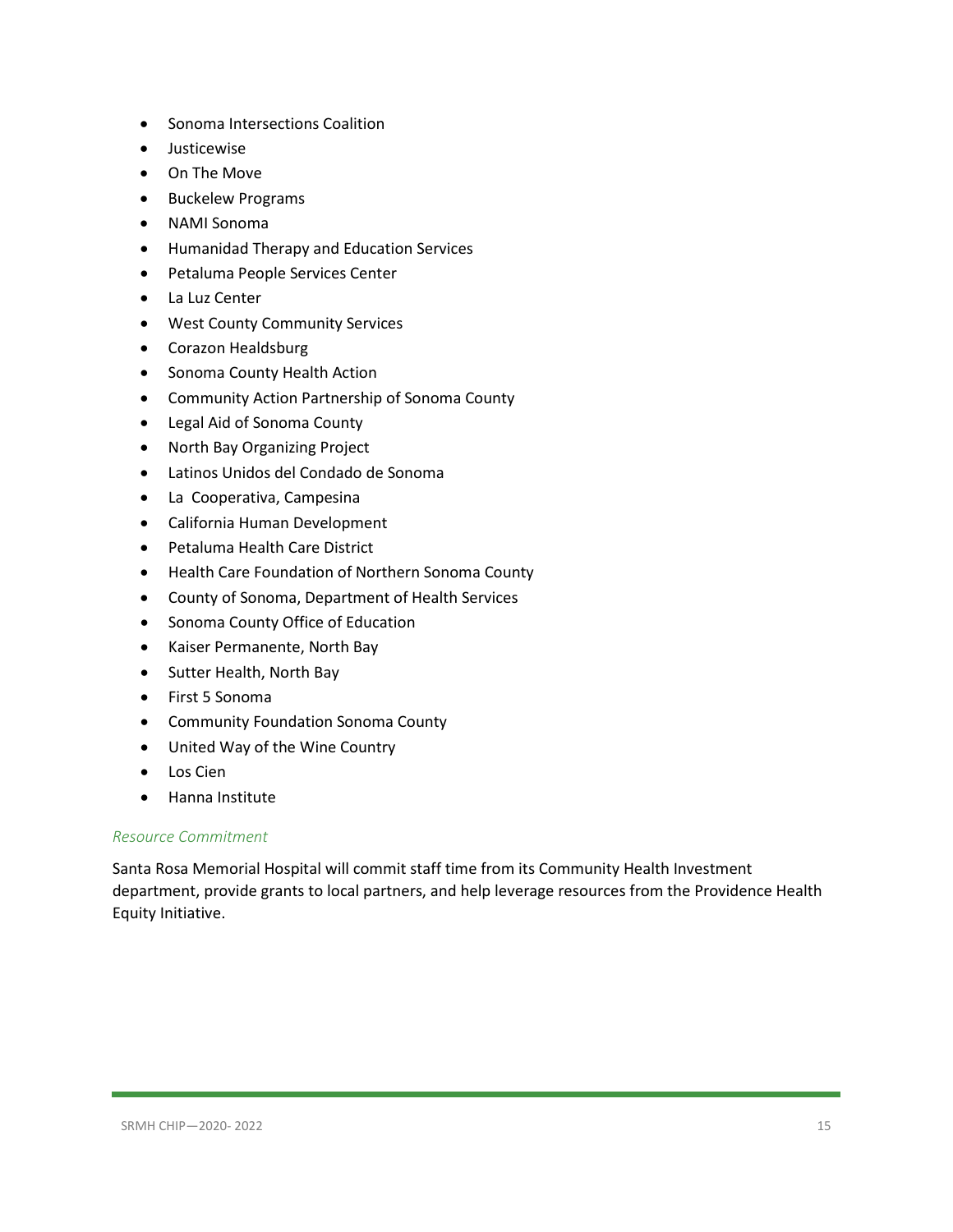#### PRIORITY #4: ACCESS TO HEALTH CARE

#### *Community Need Addressed*

Many individuals have trouble accessing health care, especially Spanish-speaking patients, new parents, older adults, and undocumented individuals. More primary and specialty care, transportation to care, and culturally appropriate health care services are needed.

#### *Goal (Anticipated Impact)*

Increased access to health care services.

#### *Table 5. Strategies for Addressing Access to Health Care*

| <b>Strategy</b>                                                                                          | <b>Target Population</b>                                |
|----------------------------------------------------------------------------------------------------------|---------------------------------------------------------|
| 1. Engage high-risk individuals with CARE Network complex<br>care management teams.                      | Co-occurring socioeconomic and<br>complex medical needs |
| 2. Partner with FQHC / County PH                                                                         | Un- and underinsured individuals<br>and families        |
| 3. Engage un- and underinsured youth in dental care through<br>SJH fixed-site and mobile dental clinics. | Un- and underinsured youth                              |

#### *Planned Collaboration*

Santa Rosa Memorial Hospital values cross-sector collaboration and believes that nonprofit organizations and local government agencies must work together to solve community-level problems. We plan to collaborate with the following organizations to address this need:

- Redwood Community Health Coalition
- Santa Rosa Community Health
- West County Health Centers
- Petaluma Health Center
- Alliance Medical Center
- Petaluma Health Care District
- Petaluma People Services Center
- Health Care Foundation of Northern Sonoma County
- County of Sonoma, Department of Health Services
- Community Action Partnership of Sonoma County
- Legal Aid of Sonoma County
- Buckelew Programs
- NAMI Sonoma
- Humanidad Therapy and Education Services
- La Luz Center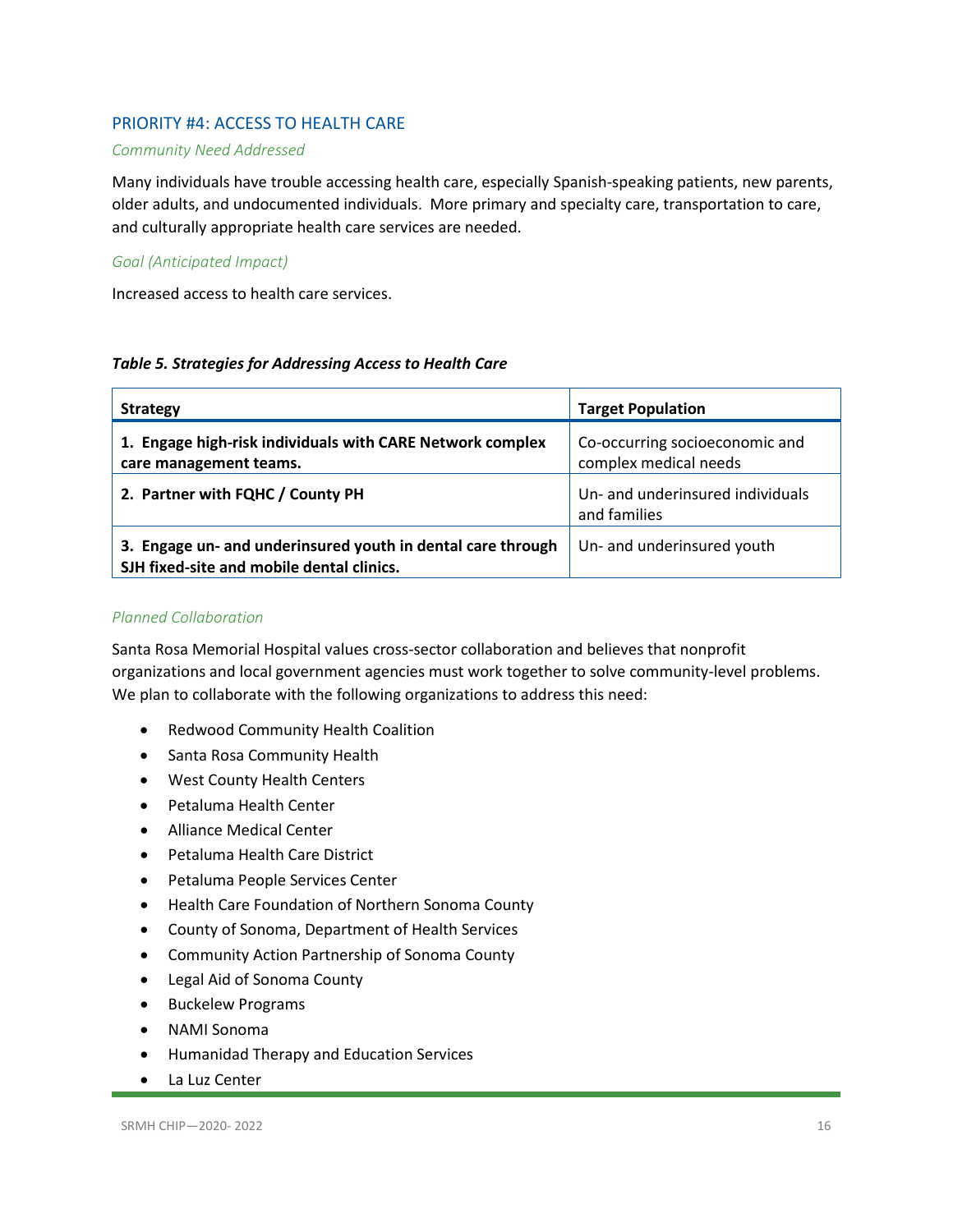- West County Community Services
- Kaiser Permanente, North Bay
- Sutter Health, North Bay

#### *Resource Commitment*

Santa Rosa Memorial Hospital will commit staff time from its Community Health Investment department, provide grants to local partners, and help leverage resources from the Providence Population Health division.